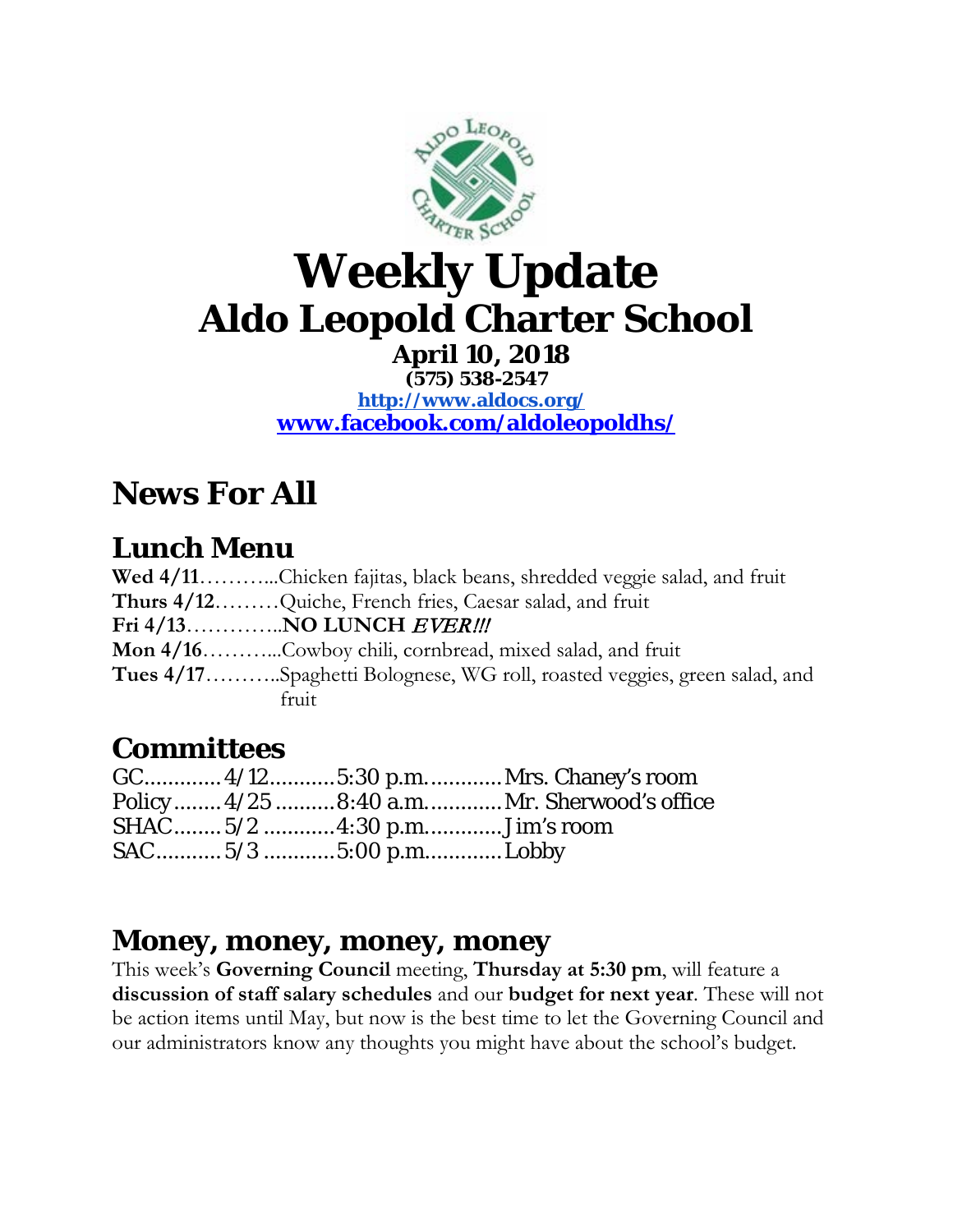If that time doesn't work for you, or if you **love budgeting so much** that you'd like two chances to talk numbers, **Business Manager Harry Browne** will host his annual **Muffins and Money public input session** at **Javalina's Coffee House** on **Monday, April 30, at 9:00 a.m.** Javalina's is located on the corner of Market and Texas Streets in downtown Silver City.

#### **The Interwebs**

Our new [website](https://www.aldocs.org/) contains a lot of information that can be informative and helpful. You've heard that your 9th grader is going on a campout, but you want more information: check out the <u>"Letters Home & Permission Slips"</u> tab. Perhaps you have been thinking you'd like to volunteer to be on a committee, but you don't know what committees we have and what they do; we have <u>a page</u> for that! Your child doesn't remember what the next day's lunch is, here is the <u>lunch menu</u>. The <u>calendar</u> is there to remind you of what is happening and when. You get the picture. The website is a work in progress, let us know what works and doesn't.

#### **Book fair**

Scholastic Book Fair is running until Thursday! High school Language Arts teacher Catalina Claussen hosted a reading from her award-winning YA novel and the sequel. Izaiah Padilla was the lucky winner of a free signed copy of *Diamonds at Dusk*. The winners of "Numbers of Pages" contest are (drumroll please ...) 1st place for High school is Jessie Hobby, in 2nd place is Haley Lambert, and in 3rd place is Brandon White! For Middle school 1st place goes to Sophina Read , 2nd place is Tigerlily Warner, and in 3rd place is Lily Myers! Congratulations to the six of them!

#### **Volunteer Hours**

Aldo is powered by people. Since we are a small school there is much that we need help with and so we require that parents donate 2 hours a month per child for the good of the whole. You can give your time in one lump sum, like by volunteering your skills as an outdoors person on a backpacking trip, or you can spread it out over the course of the year, for instance, you could serve lunch once a week. We need help after backpacking and camping trips washing sleeping bags, chaperones at dances, food prepared for the internship showcase, pick up and drop off of lunch, and committee participation to name a few opportunities to give of your time. When you volunteer, you can fill out [this form](https://docs.google.com/forms/d/e/1FAIpQLSckISyev_xH8RnXGtwqaGEEfcrDL7BJAlsqttK-QqzBdTIf4w/viewform) on the website and then Cathie can keep track of your hours. If you are shy of your required hours, please call Cathie and she can hook you up.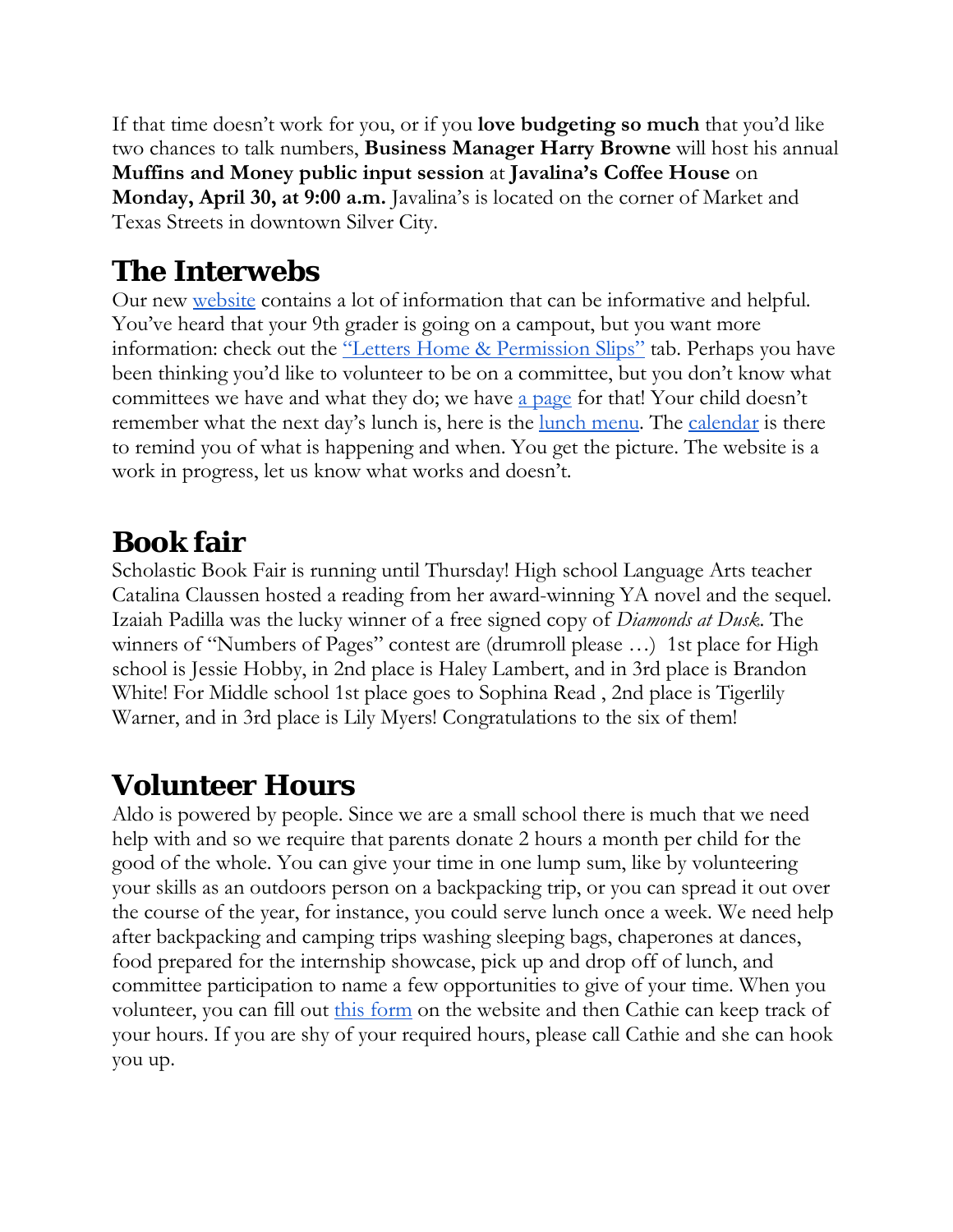## **Let your creative flag fly**

The **Southwest Student Art Exhibition** will be at the **WNMU Miller Library** from **April 18-May 7**. The opening reception and awards ceremony will be Wednesday **April 18, at 6 p.m.** Middle school Art teacher Ms. Phillips is currently collecting High school AND Middle school art, if you are interested in submitting your work see her!

#### **[Sing! Sing out loud. Sing out strong. Don't worry](https://www.youtube.com/watch?v=iYjcNR7W-Ow)  [that it's not good enough, for anyone else to hear,](https://www.youtube.com/watch?v=iYjcNR7W-Ow)  [just sing!](https://www.youtube.com/watch?v=iYjcNR7W-Ow)**

It's performance season for the Middle School Chorus, and our group is in demand! We have been invited to sing for the **Earth Day celebration** at **Gough Park on Saturday April 21 at noon** and for the **ALCS fundraiser on May 5.** Come out for Earth Day and support the singers!

#### **Since money doesn't grow on trees**

The **annual ALCS spring fundraising event** will be **Saturday, May 5** from **6-8 p.m.** at **Miller Library on the WNMU campus**. **Tickets are \$25** and are on sale now! You can call Cathie or Andrea to reserve tickets or come to the school and purchase them. This year's theme is "Above and Beyond the Classroom" and will include dinner and a program. **All funds raised help support experiential education at our school.** 

## **Garden Crew needs you!**

Spring is here, start your Garden now with our Veggie starts....... ..... just let one of us know if you want to start your garden early and we can show you the starts and you can head home with one anytime. Guy Ramirez will be collecting donations or you can leave your donation in an envelope with Cathie or Andrea, please sign out the plants you'd like and the amount you are donating on our clipboard which we will provide when we show you the plants.

Thanks, Carlos, Skye, Marissa, Haley, Toby, Solomon and Quinn.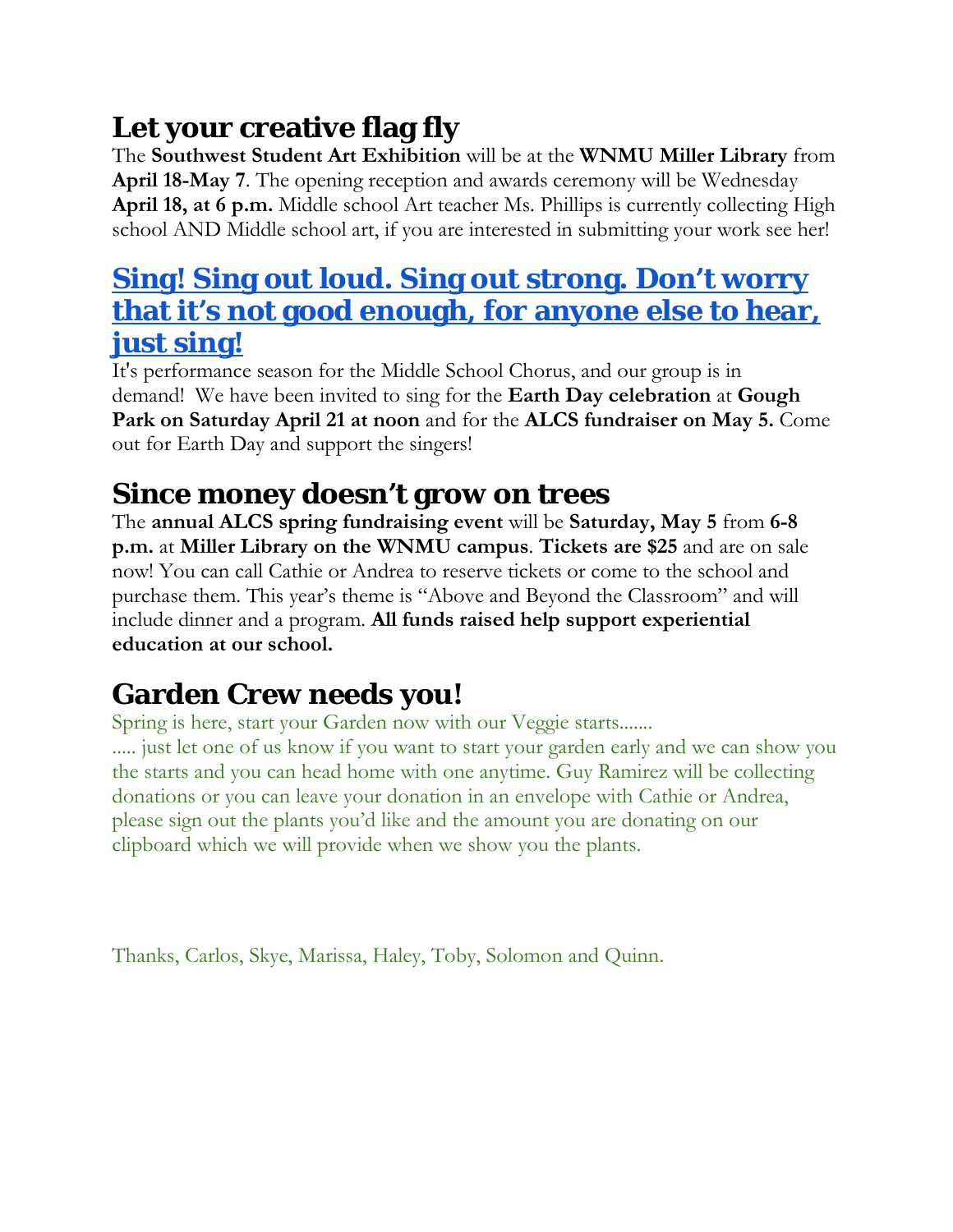## **Sugar Wars**

At a recent staff meeting, an Aldo staffer noted that Aldonians consume an astonishing number of sugary drinks, like sodas, "energy drinks," Frappuccinos, and way-sweet tea. A discussion followed, with other staff expressing a great deal of concern about how the drinks affect student health and learning. (You know how we teachers are.) Some questions to consider:

Do you think students at Aldo—or your child in particular--consumes an excess of sugary drinks?

Do you think sugary drinks affect students' health, concentration, and learning? Do you think the school could help reduce the consumption of sugary drinks if there were healthier alternatives?

These are questions we are posing in our advisories and among the school family especially in light of the commitment the School Health Advisory Committee has shown to address our great but unhealthy love of sugar. Stay tuned for more insight, opinions, data, and discussion on this topic.

Jim McIntosh,

School Health Advisory Committee Chair & School Nurse

## **High School**

## **Catalina's Language Arts**

**Poetry workshop:** A group of high school students will attend this workshop with award-winning poet, Denice Frohman on **Monday**, **April 16** at **WNMU 11 am-noon**. **Opportunity for extra credit:** Students in Catalina's classes can earn extra credit by participating in the open mic event following her reading of *Diamonds at Dawn* at the **Bayard Public Library** on **Friday, April 13 at 4:30-6pm**. We hope to bring Cobre district students and ALCS students together for this event!

**9th grade:** Projects are done! Students are now working on a unit on advertising where they are asked to develop an ad for a healthy habit or food.

**10th grade:** Students are finishing up a literature study tied to the continent of Asia. They are reading *Siddhartha* and contemplating the role of faith in modern society. **12th grade:** Seniors are completing senior projects tomorrow and studying surrealist literature and art.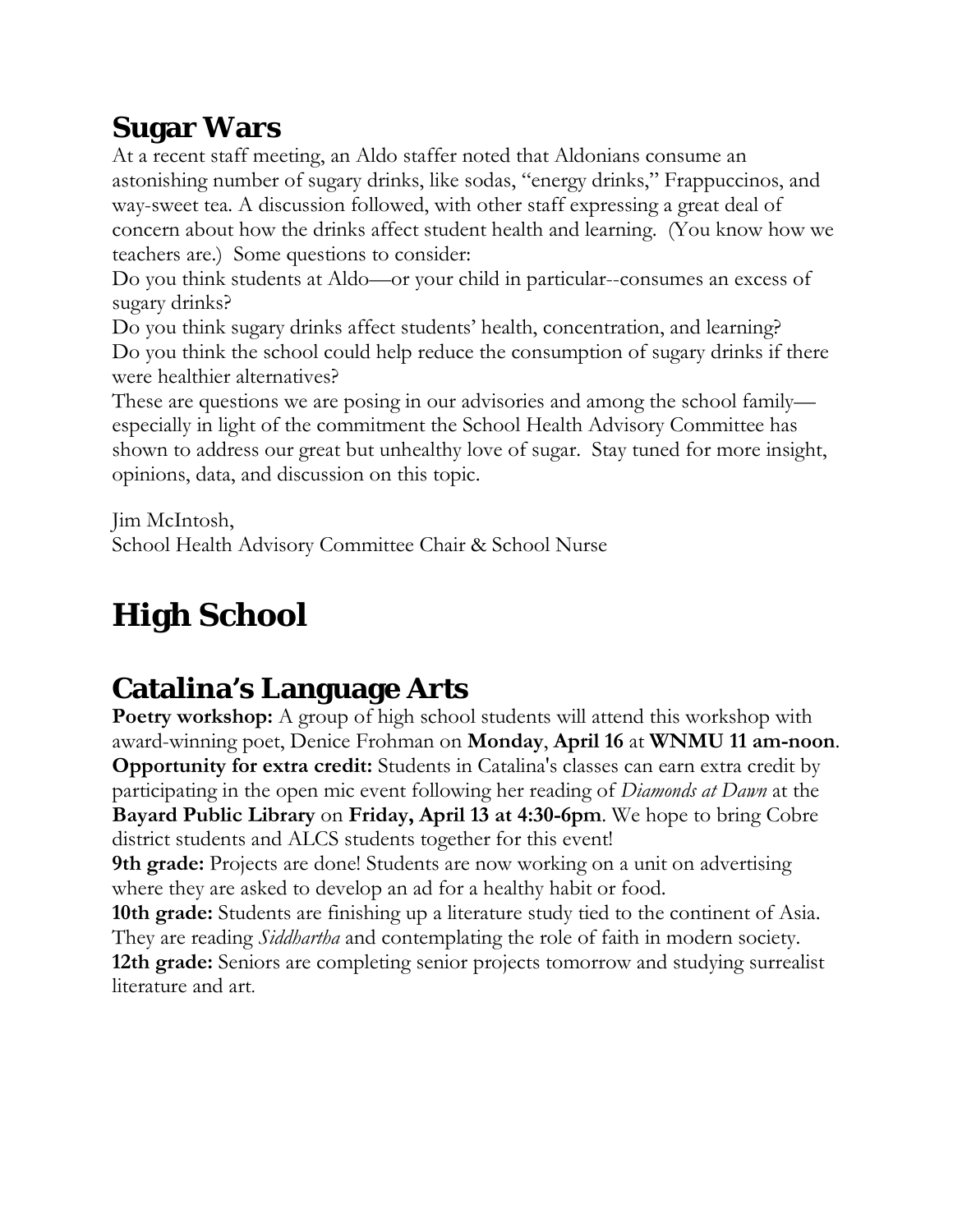#### **Prom+***after* **the prom**

Calling all high school! Thanks to the high school juniors the high school will be having prom on **Saturday**, **April 28** at the **Old Elks Lodge** from **7:00 p.m. to 11:00 p.m**. From **5:30 p.m. to 7:00 p.m. there will be a fantastic dinner** of alfredo or spaghetti sauce and meatballs. For those of you who want to enjoy this glorious occasion tickets will be on sale all this week: **prom only = \$5 for 1, \$8 for 2**; for **dinner and prom = \$10 for 1, \$15 for 2**. Dinner spots have to be reserved a week in advance. for this *Bella Notte* "a beautiful night" the theme is "A Night in Venice". **Immediately after prom** the sophomore class will be hosting **Casino Night** at the school. The prizes and food are provided by the DWI Prevention Taskforce. Mr. Sherwood will **bus** interested students to the school **right after prom**. If you don't take the bus to the school, but come on your own, you must **be at the school by 11:30 p.m**.

## **Good afternoon, Seniors and their Parents—**

**April & May** are two of the all-time busiest months in the lives of an Aldo Senior. If you'd like to have more information about the **New Mexico History Trip**, the **Senior Class Trip** to Durango & Mesa Verde, and about such rites of passage as our **Senior Banquet** (May 10), **Bequeathing Ceremony** (May 17), **Commencement Rehearsal** (May 18), & the big blowout itself, **Commencement** (May 20), then join us for an **hour-long informative meeting** on **Wednesday, April 11, from 5-6 PM**  in **Jim's room**.

## **Northern Tier**

With the future in front of them, the seniors will spend a week looking to the past. The **NM History class**, with their teacher Jim MacIntosh and Middle school assistant Kori Wilkens, will take off in the wee morning hours of **Monday, March 16** with their first stop 326 miles away at **Chaco Canyon**. Nights will be spent camping and days will be spent seeing the "Northern Tier" of our enchanting state. Included in this epic journey will be **Acoma Pueblo, Roundhouse tour, Palace of the Governors, Santa Fe Plaza, Earthship Biotecture tour, Kit Carson's home,** and **Ft. Craig**. Total mileage: 1209 miles! For all the ins and outs click [here](https://www.aldocs.org/uploads/1/1/5/7/115705285/northerntierpermission2018.pdf) and [here.](https://www.aldocs.org/uploads/1/1/5/7/115705285/newmexicohistorytripitinerary.pdf)

## **Some ching-ching for your summer bling**

Here comes summer, High school students! Here's the schedule for YCC crews: **Trail Crew:** May 29 through June 15, needs 21 crew members **Mural Crew:** May 29 through June 8, needs 7 crew members If you want to be on either of these crews, there are sign up sheets on Guy's door.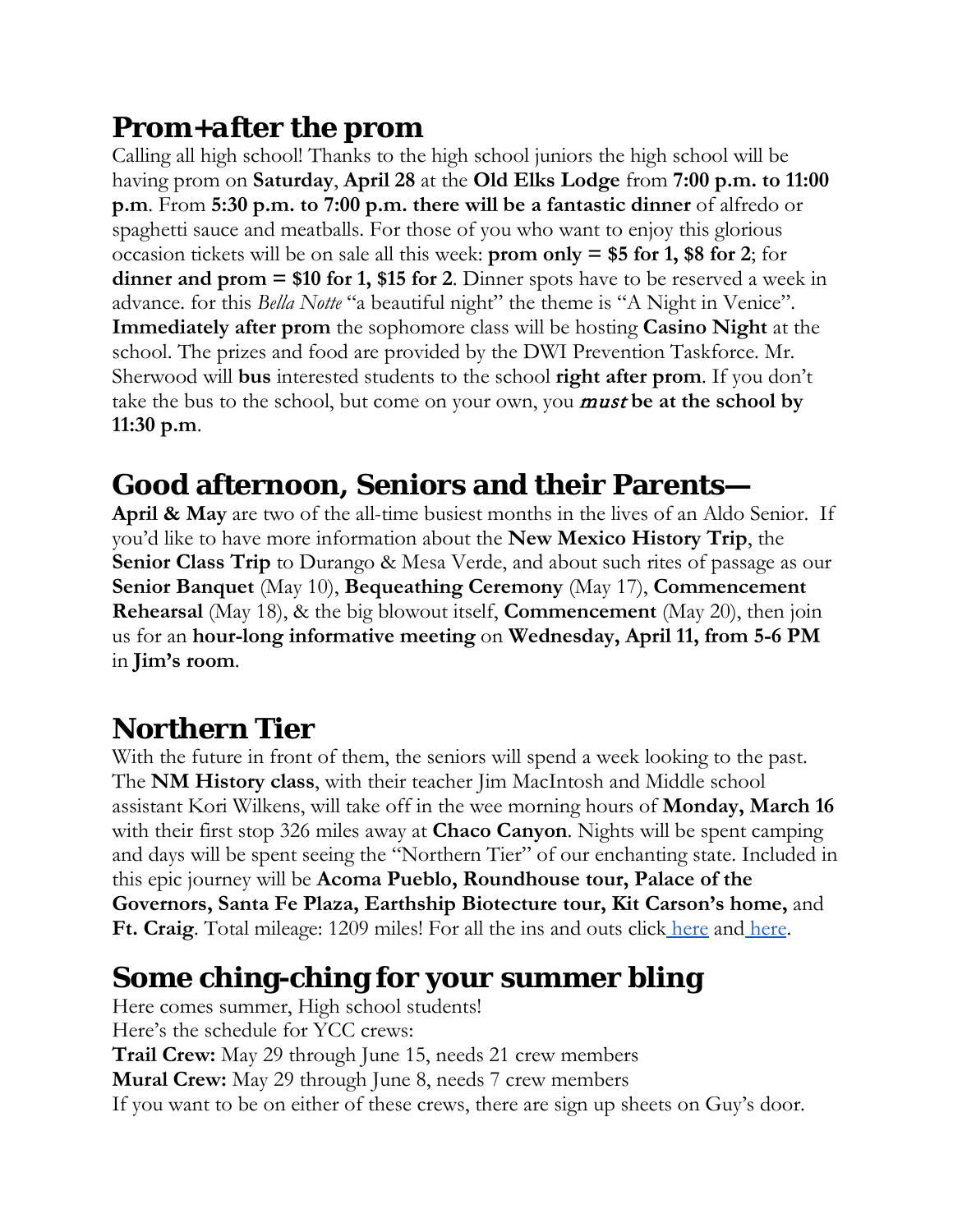## **Middle School**

## **This Friday**

The **8th graders** will be joining the CO class at The Commons (The Volunteer Center) for some seed planting and garden work. The **6th and 7th** graders will be hiking on and around Gomez Peak. BIG 5 is a necessity: wide brimmed hat, journal and pencil, appropriate shoes, healthy snacks and lunch, and 2 water bottles. The forecast is calling for much cooler weather, so dress appropriately.

## **A Walk in the PARCC**

The Middle school will be taking the state mandated PARCC test. All Middle school students will be testing Tuesday-Thursday, two tests a day. Before, between, and after the test we will be doing activities that will help students focus and relax. It is very important that your child eat well, sleep well, and arrives at school on time.

## **They are almost freshmen!**

They have come so far and now they want to cap off their middle school years with an **8th grade** only **campout**. After many all class discussions and the exploring of all their suggestions, we have decided to go to the **Grapevine campground in Gila Hot Springs**. We will leave school on **Thursday, April 26** and return at the end of the school day on **Friday, April 27.** We are still firming up plans and will be sending out information next week.

## **Community events**

## **Little Walnut Mountain Run**

For many of us Saturday morning wouldn't be the same without a stop at the Silver City Farmers' Market for a week's worth of produce and tortillas. If you'd like to support this effort to bring local produce to the people, consider running off some of that winter insulation at **Little Walnut** Mountain **Run Saturday April, 28th**. This is **benefit** for the **Silver City Farmers Market** will **start and finish at the Gomez Peak Pavilion**. The **race start is 9 a.m**. You choose a 5k or 10k. Your \$30 entry fee gets you a race tote, coffee, tea and homemade pie. (Let's hope the Farmer's Market throws more fundraisers!) For more info:<https://runlittlewalnut.wixsite.com/race>

## **Wild and Scenic Film Festival**

Friday April, 27th the Gila Conservation Coalition will be holding the 7th annual Wild & Scenic Film Festival at Light Hall Theatre, multiple inspiring documentaries